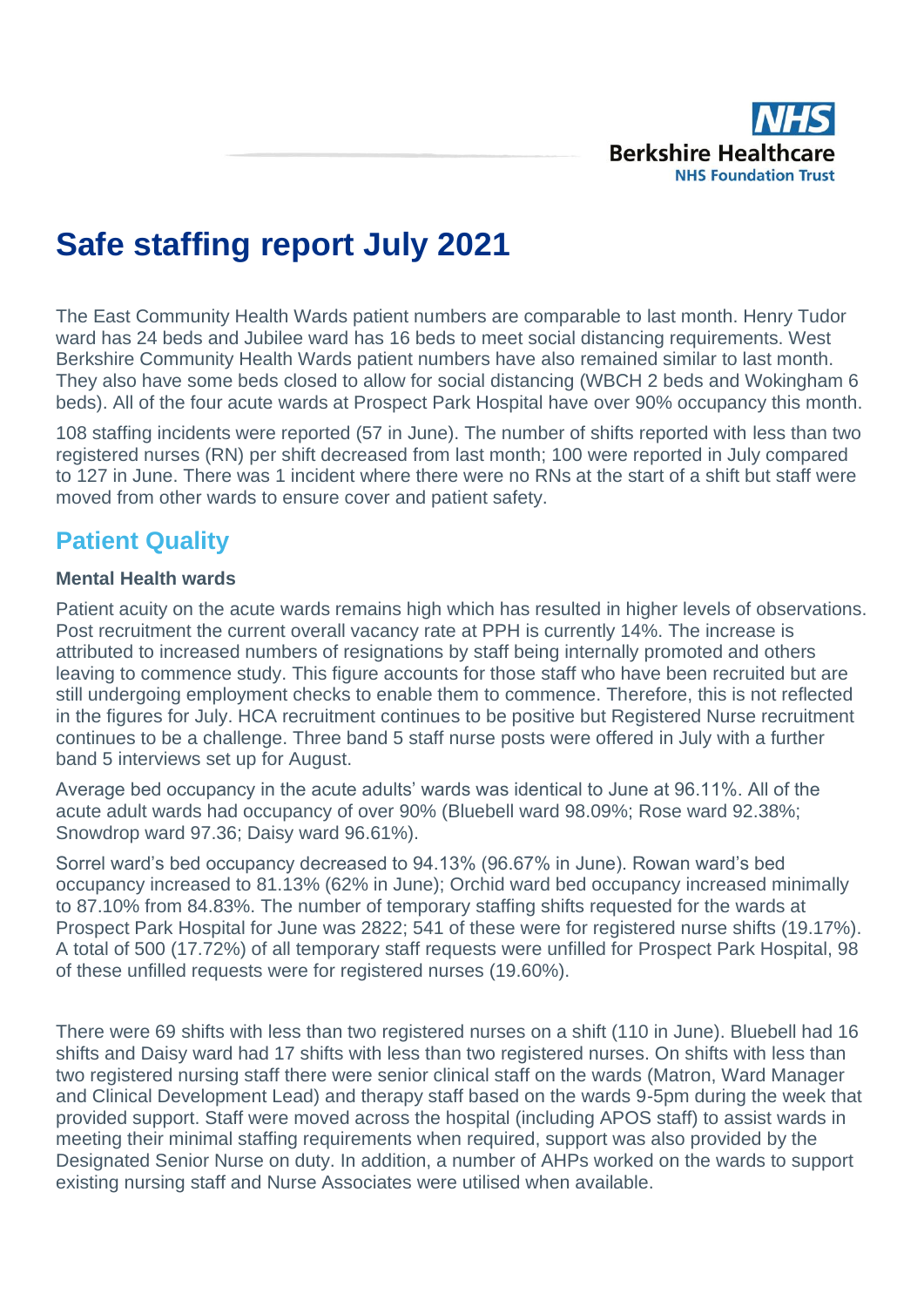Campion unit bed occupancy decreased to 45.88% from 54.81% in June. There were no planned shifts with less than two registered nurses. The number of temporary staffing shifts requested for Campion unit was 140; 70 of these were for registered nurse shifts (50%). A total of 5 (3.57%) of all temporary staff requests were unfilled. There was 1 unfilled request for a registered nurse (20%).

Table 1 below shows the current staffing position at PPH by registered and unregistered staff. These reflect the budget for 2021/22 and the increase in activity co-ordinators. These figures are less posts offered.

#### **Table 1. Current vacancies:**

|            | <b>Registered</b><br><b>Vacancy</b><br><b>nurses</b><br>(wte)<br>(wte) |                     | <b>Total</b><br>available<br>registered<br>nurses (wte) | Unregistered<br>nurses (wte) | <b>Vacancy</b><br>(wte) | <b>Total available</b><br>unregistered<br>nurses (wte) |  |  |
|------------|------------------------------------------------------------------------|---------------------|---------------------------------------------------------|------------------------------|-------------------------|--------------------------------------------------------|--|--|
| <b>PPH</b> | 110.15                                                                 | 29.96<br>$(27.2\%)$ | 80.19<br>$(72.8\%)$                                     | 194                          | 38.04<br>$(19.7\%)$     | 155.96<br>$(80.3\%)$                                   |  |  |

### **Community Health wards (CHS)**

East community ward numbers have stabilised and are now similar to the West community wards. Jubilee ward had 16 beds and Henry Tudor ward has 24 beds available due to meeting social distancing requirements. West wards also have less beds available due to social distancing requirements. West Berkshire have 43 beds available (2 closed for social distancing across Donnington and Highclere wards) and Wokingham have 42 beds available (4 beds closed for social distancing across Windsor and Ascot wards).

The average bed occupancy for the West CHS wards has increased slightly for July to 86.33% from 85.55% in June; (Oakwood Unit 91.58%, Donnington ward 87.67%, Highclere ward 68.76%, Ascot ward 87.01%, Windsor ward 96.64%). West CHS wards requested 842 temporary shifts, 335 were for registered nurses (39.79%). A total of 201 (23.87%) shifts were unfilled; 52 were for registered nurses (25.87%).

Highclere ward had 19 shifts and Donnington ward 1 shift with less than two registered nurses; they supported each other to ensure both the wards were covered and patient safety maintained. In addition, Nurse Associates were utilised when there was no RN available. Ascot ward had 9 shifts, Windsor ward 1 shift and Oakwood unit had 0 shifts with less than two registered nurses.

The average bed occupancy for the East wards decreased to 79.19% from 82.62% last month: Jubilee ward 82.06%, Henry Tudor ward 76.32%. Henry Tudor ward now has a bed capacity of 24 beds as patients and Jubilee ward 16 beds to allow for social distancing requirements. East CHS wards requested 238 temporary shifts; 94 (39.50%) were for registered nurses. A total of 28 shifts (11.76%) were unfilled; 4 was for registered nurses (14.29%).

There were 0 shifts with less than two registered nurses on Henry Tudor ward or Jubilee ward. Both Henry Tudor ward and Jubilee ward are trialling different shift patterns for 3 months alongside their existing roster to improve both work life balance for staff and manage the increasing acuity and dependency of the patients. This will be reviewed at the end of August 2021 by the business manager and ward managers.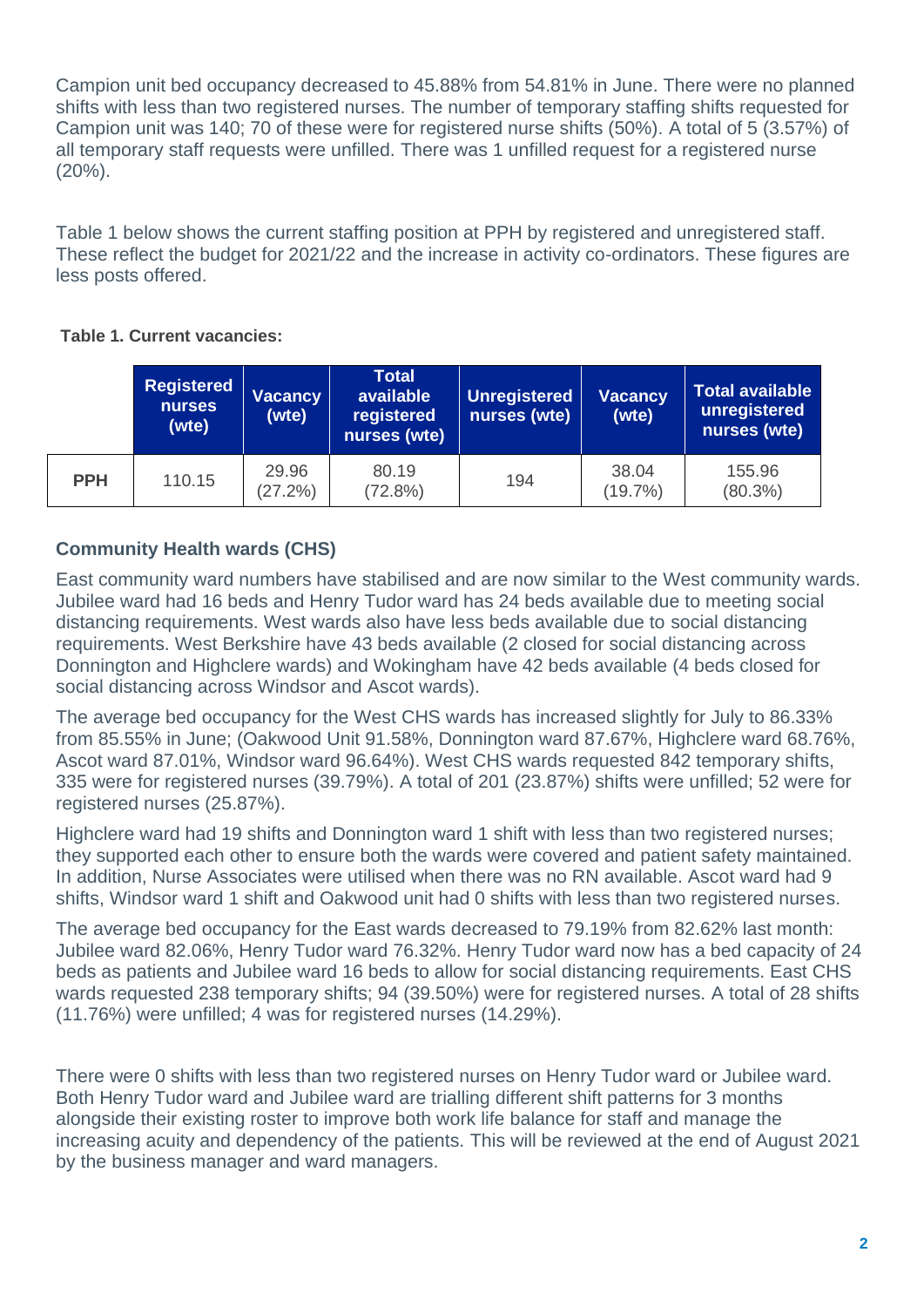**Table 2:** below shows the current staffing position on the community health wards by registered and unregistered staff. These reflect the budget for 2020/21.

|                                    | <b>Registered</b><br><b>nurses</b><br>(wte) | <b>Vacancy</b><br>(wte) | <b>Total</b><br>available<br>registered<br>nurses (wte) | Unregistered<br>nurses (wte) | <b>Vacancy</b><br>(wte) | <b>Total available</b><br>unregistered<br>nurses (wte) |
|------------------------------------|---------------------------------------------|-------------------------|---------------------------------------------------------|------------------------------|-------------------------|--------------------------------------------------------|
| <b>West</b><br><b>CHS</b><br>wards | 62.85                                       | 6.6<br>$(10.50\%)$      | 56.25<br>$(89.50\%)$                                    | 78.88                        | 4<br>$(5.08\%)$         | 74.88<br>$(94.92\%)$                                   |
| <b>East</b><br><b>CHS</b><br>wards | 21.29                                       | 5<br>(23.48%)           | 16.29<br>(76.52%)                                       | 33.01                        | $(3.02\%)$              | 32.01<br>(96.98%)                                      |
| <b>Total</b>                       | 84.14                                       | 11.6<br>(13.79%)        | 72.54<br>(86.21%)                                       | 111.89                       | 5<br>$(4.46\%)$         | 106.89<br>(95.54%)                                     |

#### **Triangulation of Incident Data**

The triangulation of the patient safety incident data sets involves medication, patients found on the floor, pressure ulcers, absent and missing, seclusions, prone restraints, self–harm and assaults with staffing level. No incidents were reported during the month as a result of safe staffing.

#### **Safe Staffing Declaration**

Whilst patient safety was maintained across all wards and no incidents were directly reported in relation to safe staffing; all of the wards at PPH have the highest numbers of registered nurse vacancies and as a result continue to use high levels of temporary staff to achieve the position of safe staffing numbers and therefore, patient experience may have been compromised.

#### **Financial Implications**

• Continued usage of temporary staff including registered nursing to cover vacancies, absence and levels of observations for patients

# **Risk Implications**

• Number of current registered nurse vacancies across wards

# **Care Hours per Patient Day (CHPPD)**

The publication of Lord Carter's review, 'Operational productivity and performance in English acute hospitals: Unwarranted variations', in February 2016 highlighted the importance of the ensuring efficiency and quality across the whole NHS. One of the obstacles identified in eliminating unwarranted variation in clinical staff distribution within the NHS provider sector has been the absence of a single means of consistently recording, reporting and monitoring staff deployment.

In order to provide a consistent way of recording and reporting deployment of staff providing care on inpatient wards, the Care Hours per Patient Day (CHPPD) metric was developed and while it is recognised that the needs of patients using services are often quite different, the CHPPD measure provides a representation of the number of care hours available to patients and it is expected that this measure will enable wards of a similar size, speciality and patient group to be benchmarked in the future.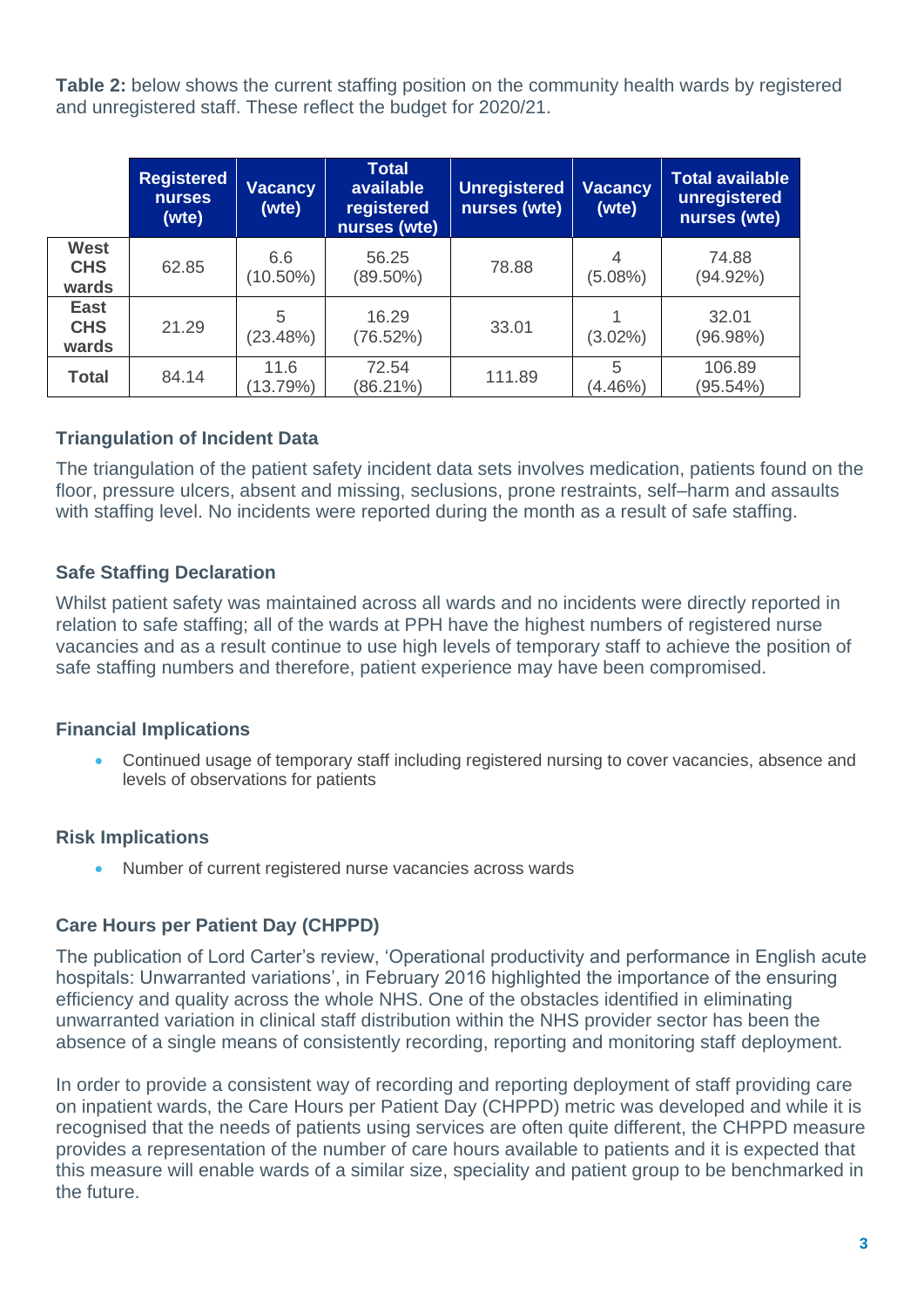Collection of this data has only just commenced nationally so there is currently limited benchmarking data available at present. CHPPD for all the inpatient areas within Berkshire Healthcare is captured within Table 3 alongside the fill rate and bed occupancy.

**Table 3:** shows the CHPPD on Berkshire Healthcare wards for April and provides comparison with available data in model hospital when comparing with other Trusts with the same CQC rating.

|                    | Table 3: Reported CHPPD per ward<br>during November 2020 | Data taken from Model Hospital's latest available<br>report September 2020 |                        |  |  |  |  |  |  |  |  |
|--------------------|----------------------------------------------------------|----------------------------------------------------------------------------|------------------------|--|--|--|--|--|--|--|--|
| <b>Ward</b>        | <b>BHFT</b>                                              | <b>Peer median</b>                                                         | <b>National median</b> |  |  |  |  |  |  |  |  |
| <b>Bluebell</b>    | 6.7                                                      |                                                                            |                        |  |  |  |  |  |  |  |  |
| Daisy              | 9.7                                                      | 10.67                                                                      | 10.72                  |  |  |  |  |  |  |  |  |
| Rose               | 8.1                                                      |                                                                            |                        |  |  |  |  |  |  |  |  |
| Snowdrop           | 8.5                                                      |                                                                            |                        |  |  |  |  |  |  |  |  |
| Rowan              | 14.9                                                     | 11.97                                                                      | 11.95                  |  |  |  |  |  |  |  |  |
| Orchid             | 15.1                                                     |                                                                            |                        |  |  |  |  |  |  |  |  |
| Sorrel             | 19.2                                                     | 21.90                                                                      | 21.23                  |  |  |  |  |  |  |  |  |
| Campion            | 39.3                                                     | 29.27                                                                      | 30.75                  |  |  |  |  |  |  |  |  |
| Donnington         | 6.8                                                      |                                                                            |                        |  |  |  |  |  |  |  |  |
| Highclere          | 7.9                                                      |                                                                            |                        |  |  |  |  |  |  |  |  |
| Oakwood            | 7.1                                                      |                                                                            |                        |  |  |  |  |  |  |  |  |
| Ascot              | 7.4                                                      | $\overline{7}$                                                             | $\overline{7}$         |  |  |  |  |  |  |  |  |
| Windsor            | 6.0                                                      |                                                                            |                        |  |  |  |  |  |  |  |  |
| <b>Henry Tudor</b> | 8.0                                                      |                                                                            |                        |  |  |  |  |  |  |  |  |
| Jubilee            | 9.4                                                      |                                                                            |                        |  |  |  |  |  |  |  |  |

Comparison with the national and peer medians demonstrate a continued variance between BHFT wards and other comparable trusts. Due to the lower than expected bed occupancy, particularly on Rowan ward, Orchid ward and Campion, the CHPPD appears high.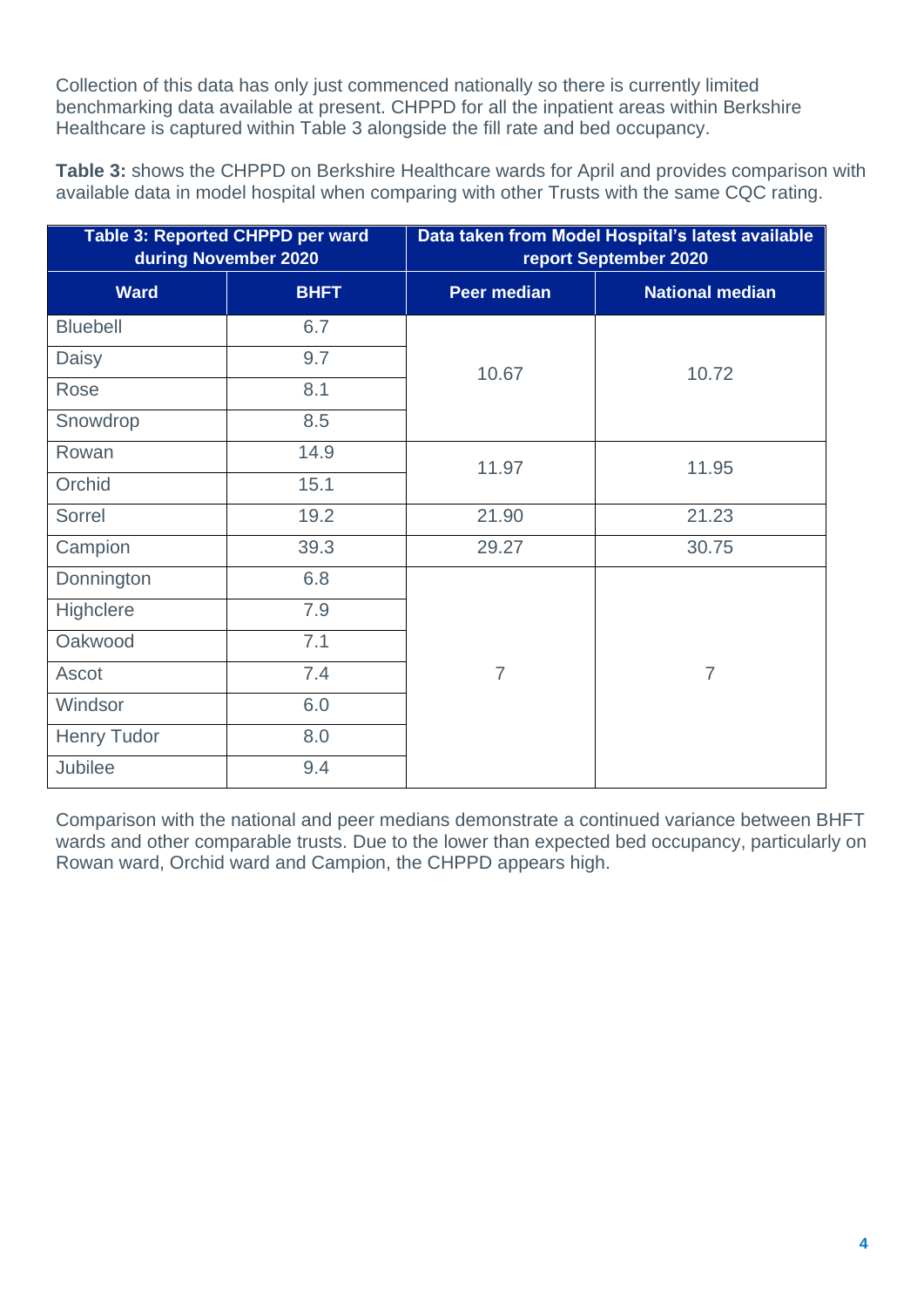# **Reporting**

NHS England requires Trusts to submit monthly staffing data which is displayed on NHS Choices and on the Trust website. The staffing information required to be displayed is the total monthly planned staff hours versus actual staff hours (percentage fill). This information is split by day shift/ night shift and by registered nurses/ unregistered care staff. NHS England has not released the parameters against which staffing levels should be RAG rated as this is a decision for local Trusts and their Board. This information is detailed in Table 4 of the report.

Guidance published in November 2014 by the Department of Health based on NICE guidelines for safe staffing (in acute hospitals) identified 'red flags' where safety has the potential to be compromised. One of these red flags was monitoring when wards had less than two registered nurses present on the ward during a shift. All our Mental Health and Community Wards are staffed to provide two registered staff on every shift and the shifts with less than two registered staff on duty are detailed in table 4. For Campion Unit (Learning Disability unit) the agreed staffing levels are two registered nurses during the day and one registered nurse at night, therefore it is breaches in these levels that are captured in Table 4 for Inpatient wards.

#### **Main themes from this month's report:**

- All four mental health wards had occupancy of over 90%
- Recruitment of Registered Nurses remains challenging in line with the national picture
- There continues to be a high level of temporary staff usage to cover vacancies, absences and high levels of observations

**Table 4** below displays the total budgeted workforce, vacancy, sickness and maternity leave. The total monthly planned staff hours versus actual staff hours (percentage fill) along with the care hours per patient day (CHPPD) are also reported. This information is split by day shift/night shift and by registered nurses/unregistered care staff. Sickness and maternity leave data not available in time for this report.